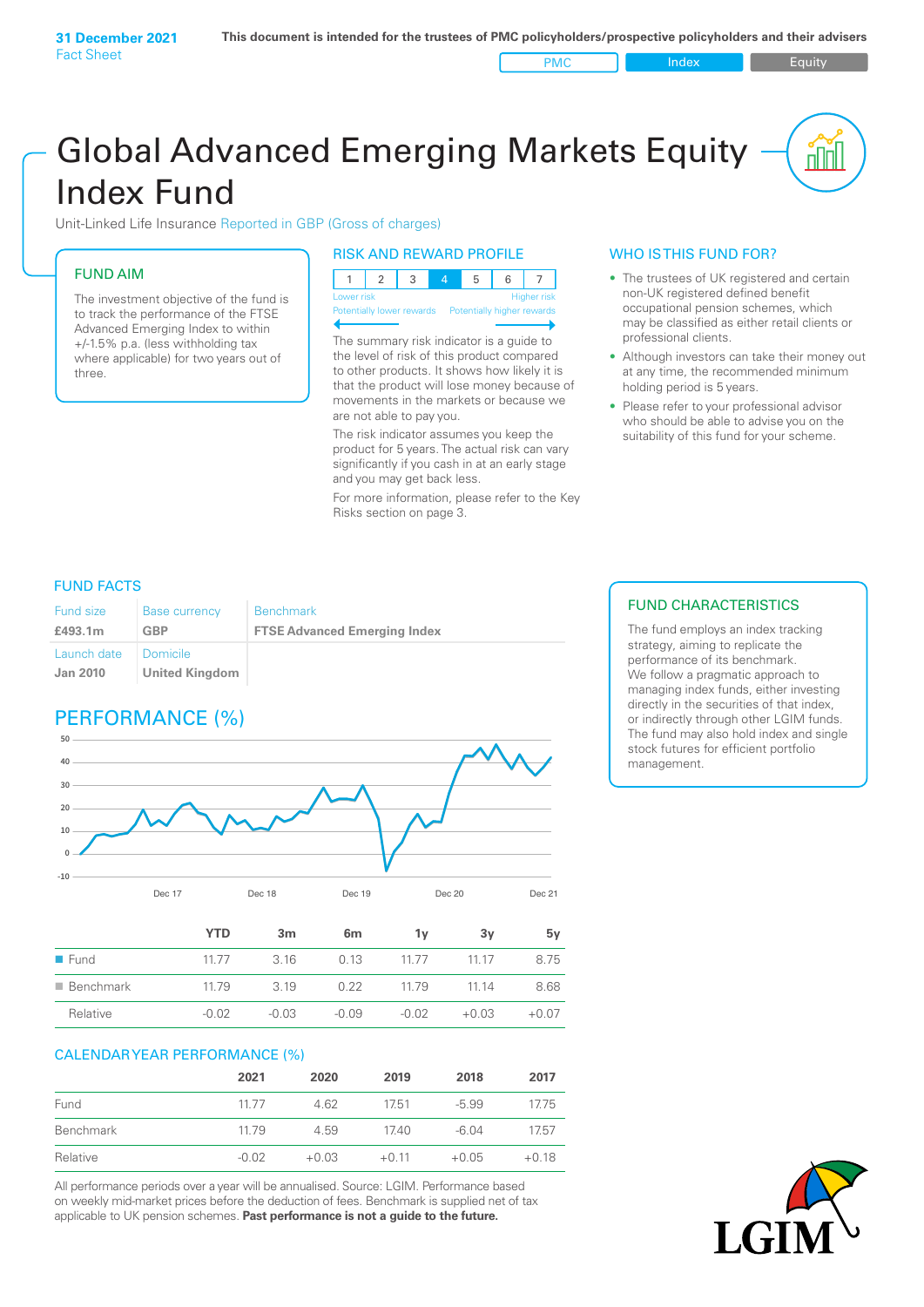# Global Advanced Emerging Markets Equity Index Fund

Unit-Linked Life Insurance Reported in GBP (Gross of charges)

# PORTFOLIO BREAKDOWN

All data source LGIM unless otherwise stated. Totals may not sum due to rounding. In order to minimise transaction costs, the Fund will not always own all the assets that constitute the index and on occasion it will own assets that are not in the index. The number of fund holdings can differ from the index due to corporate events and proxy holdings.



## SECTOR (%)

| ■ Technology               | 37.6 |
|----------------------------|------|
| $\blacksquare$ Financials  | 18.8 |
| ■ Basic Materials          | 9.9  |
| $\blacksquare$ Industrials | 7.0  |
| ■ Consumer Staples         | 5.8  |
| ■ Consumer Discretionary   | 5.4  |
| ■ Telecommunications       | 5.4  |
| ■ Energy                   | 4.5  |
| $\blacksquare$ Utilities   | 2.6  |
| $\Box$ Other               | 3.1  |
|                            |      |

| <b>MARKET CAPITALISATION (%</b> |  |
|---------------------------------|--|

| ■ Large            | 83.6 |
|--------------------|------|
| $\blacksquare$ Mid | 16.5 |

■ Top 10 holdings 34.8% Rest of portfolio 65.2% No. of holdings in fund 477 No. of holdings in index 455

## TOP 10 HOLDINGS (%)

| Taiwan Semiconductor Manufacturing Co 21.6 |     |  |
|--------------------------------------------|-----|--|
| Mediatek                                   | 26  |  |
| Vale                                       | 2.3 |  |
| Hon Hai Precision Industry Co              | 1.8 |  |
| <b>Naspers</b>                             | 13  |  |
| America Movil Sab De CV                    | 1.3 |  |
| Petroleo Brasileiro Pref                   | 12  |  |
| United Microelectronics                    | 11  |  |
| Delta Electronics                          | 09  |  |
| Petroleo Brasileiro                        | 0 X |  |
|                                            |     |  |

#### COUNTRY (%)

|   | Taiwan         | 52.4 |
|---|----------------|------|
|   | Brazil         | 14.8 |
|   | South Africa   | 10.9 |
|   | Mexico         | 6.8  |
|   | Thailand       | 6.7  |
| Œ | Malaysia       | 5.3  |
|   | Turkey         | 1.1  |
| Ê | Greece         | 0.9  |
|   | Hungary        | 0.8  |
|   | Czech Republic | 0.4  |
|   |                |      |



comprises 25 fund managers, supported by two analysts. Management oversight is provided by the Global Head of Index Funds. The team has average industry experience of 15 years, of which seven years has been at LGIM, and is focused on achieving the equally important objectives of close tracking and maximising returns.